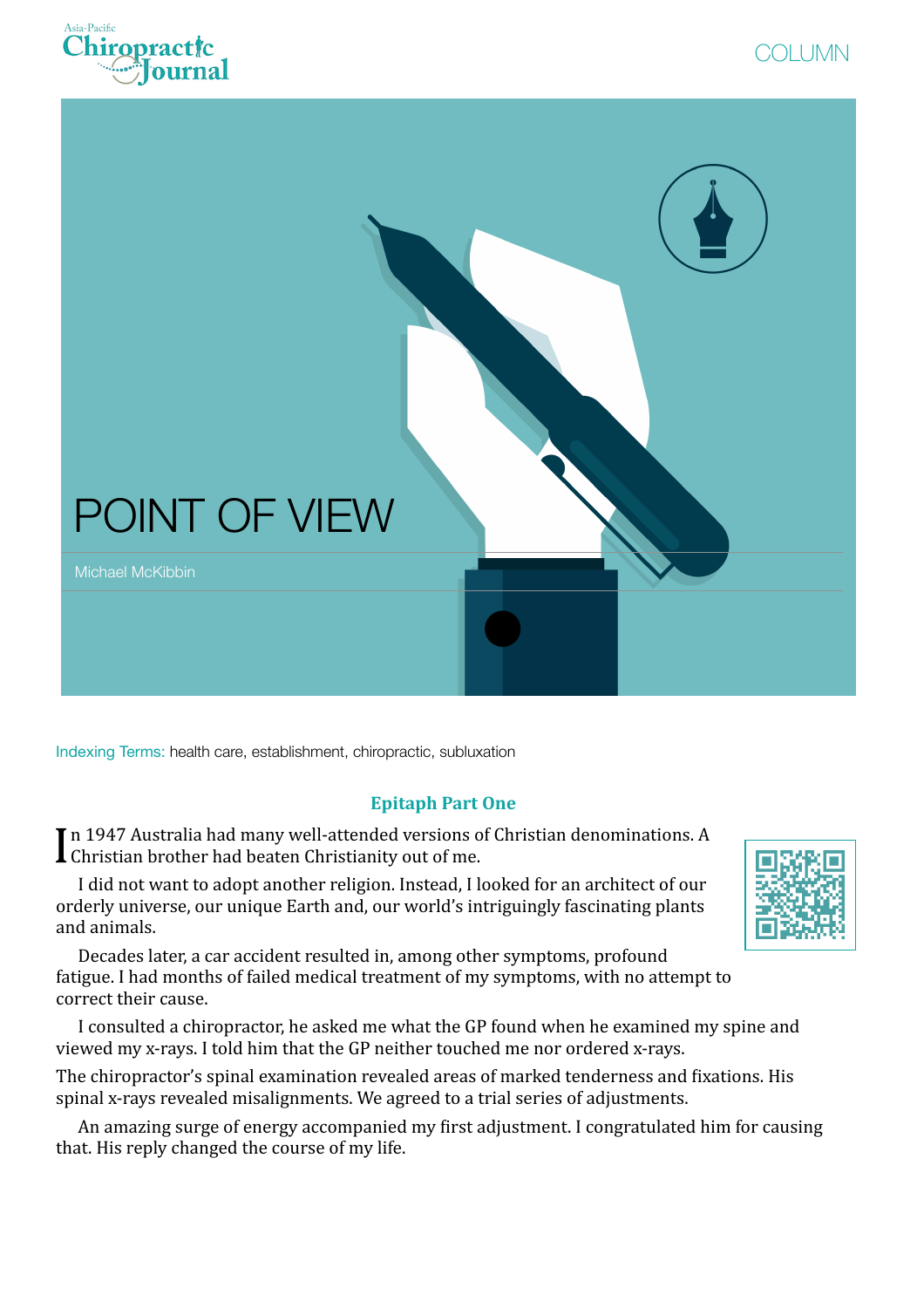He explained that billions of galaxies coming into existence and functioning in an orderly manner during four and a half billion years evidences a universal intelligence. Likewise, the process where two cells unite to evolve into some 37 trillion human cells that function for decades requires an inborn intelligence.

He further explained that we all have an inborn or innate intelligence overseeing all of the functions of the body. Innate uses a vast array of symptoms to announce the presence of subluxations and when a chiropractor removes the subluxation, Innate restores function and removes the symptom.

Chiropractic philosophy led to my going to the USA to becoming a chiropractor.

Before going to the USA, I revisited my GP to tell him that a chiropractor had found and relieved the cause of my symptoms. I accepted Medicine's PR image '*the health of my patient will be my first consideration*,' so I expected that he would be delighted with my news.

Instead, as I told him my good news his face went red, he lost his self-control and in a prolonged, heated outburst he condemned chiropractic as a profession peopled by charlatans who created harm and no good while profiting by convincing patients that they feel better. He suggested that my recovery proved my symptoms were imaginary. His display shattered my trust in him.

Turning now to my student years at Palmer College in Davenport Iowa: the cafeteria hummed with stories of student accounts of remarkable recoveries and of organised medicine prosecuting chiropractors. 

<span id="page-1-1"></span>Prosecutions were possible because of monopoly laws such as we had in WA, *'Anything that concerns a treatment or advice for treatment of bodily ailments is a medical service*.' ([1](#page-1-0)) In the USA many chiropractors had defied those monopoly laws and served prison sentences for practising medicine without a license.

Both parents of the student who I sat next to me in class had served time. The price paid by US chiropractors for the removal of those laws was some 3,200-prison terms. Many of those brave people visited the college to tell us of their horrific experiences.

In the 1960's the US AMA funded what later became a court proven conspiracy (referred to as the *Iowa Plan*) to first contain and to eventually eliminate philosophy-subluxation based chiropractic in the USA and elsewhere.

Eliminating a global chiropractic 'industry' now worth a guesstimated USD \$34 billion pa will create the opportunity to ignore humanity's subluxation while treating the subluxation related symptom/s for as long as they last.

Internationally, organised medicine controls a monopoly over the structure and function of public health. The current elimination of Australia's philosophy-subluxation-based chiropractic requires and gets the cooperation of government and media.

As part of the *Iowa Plan*, medical associations in various countries, including Australia, declared that is unethical for members to professionally associate with a chiropractor, on the pretence of protecting patient safety. Patients remain unaware that this is a profit-motivated global boycott.

Patient safety became a focus of my attention when I realised that all governments conceal their nation's true total death toll due to medical treatment as distinct from the patient's disorder, their iatrogenic toll, and collectively the world's iatrogenic pandemic.

<span id="page-1-0"></span>[<sup>1</sup>](#page-1-1). Bradbury v Jayawardana – BC9301255